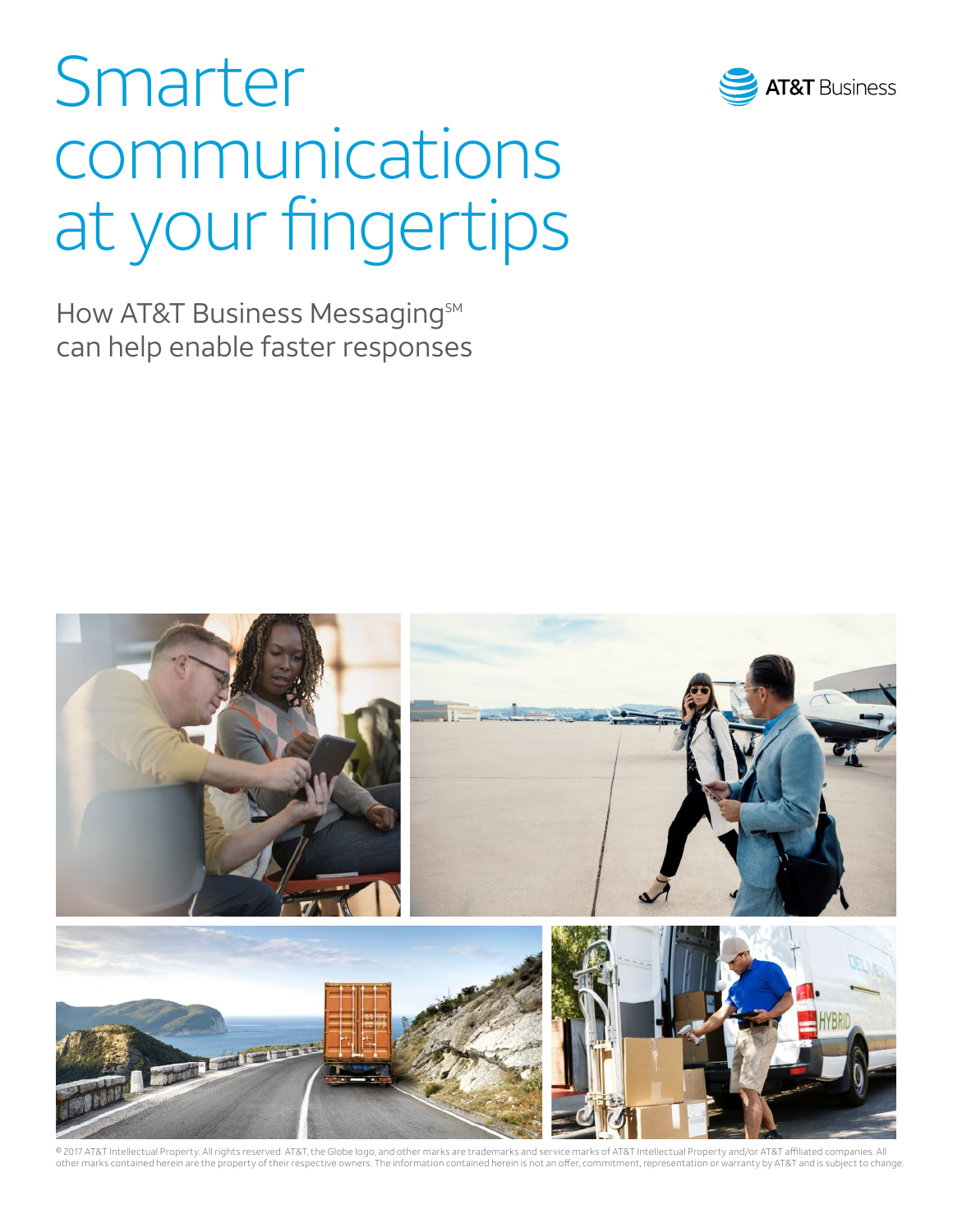

Simple, efficient communication between workers— virtually wherever they are. It's what powers the most effective modern organizations. And it's easy to achieve.

AT&T Business Messaging enables rapid, two-way, highly secure group and individual communications—connecting managers, mobile workers and field workers, through most devices they already carry.

The result is faster, smarter and highly secure sharing of vital and urgent information, greater organizational efficiency, and better customer and citizen service.

With long-form messages, delivery confirmations and support for four different messaging protocols, an application and a website, AT&T Business Messaging creates a flexible, powerful link between central and remote teams, strengthening any multimodal communications strategy.



## Keeping teams connected

Whether your remote workers are pitching to new clients, responding to a natural disaster, or driving to their next repair job, your need a way to:

- Rapidly share urgent information with multiple recipients
- Know the information has been received

2

And your mobile workers need a fast, simple way to reply.

With AT&T Business Messaging, you can share information with multiple mobile devices simultaneously—giving your workers the information they need to close the big deal, help ensure public safety, or simply complete their next job faster.

Managers can choose to receive confirmation your message has arrived, and mobile workers can save precious time, by choosing from a list of standard, quickfire responses – or provide as much detail as they need to, with up to 1,000 characters.

## Real Advantages with AT&T Business Messaging: with AT&T Business Messaging:

An app for iOS and Android mobile phones and tablets to enhance the user experience with separate inboxes for personal and business messages, security features, enterprise address book, group chats, files and voice memo attachments, customized ringtones and more

## Broad compatibility

Save on deployment—AT&T Business Messaging is compatible with most devices capable of receiving text messages, with major US carriers, and supports a range of messaging protocols (SNPP, WCTP, SMTP and TAP).

## Fewer devices = fewer expenses

Total cost of ownership is high for second devices, especially pagers. Reduce the number of devices and minimize IT support costs.

## Works nearly seamlessly with most business notification applications:

No need to change most existing applications

## Quicker responses

Save your busy mobile workers' time – set up preconfigured response options, for example, 'Yes', 'No', or 'Escalate', and they can deliver the reply they need to and get straight back to the task at hand.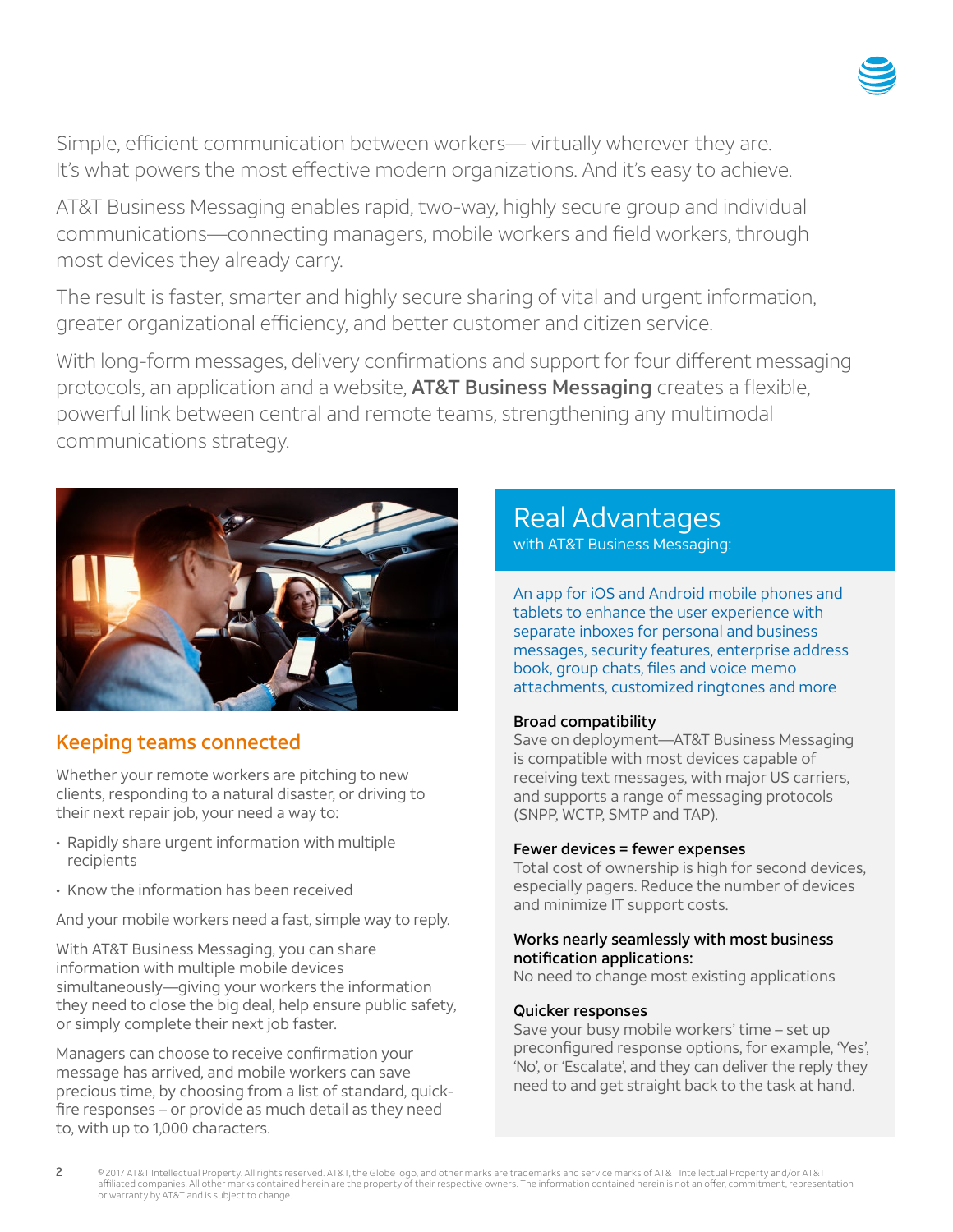

## How it works—it's simple

AT&T Business Messaging<sup>SM</sup> is designed for easy integration with enterprise notification applications and web-based email (e.g., Microsoft Outlook).

#### 1. Create your message:

Managers type their message in their preferred enterprise or email application. Alternatively, they can type messages into their AT&T Business Notification Center (BNC) web portal or AT&T Business Messenger application—where they can also manage their corporate address book and build and edit group lists.

## 2. Send your message:

When users hit 'send', the message is converted into a text message by the AT&T Business Messaging Gateway, and delivered to all validated recipients. Recipients can use any device capable of receiving a text message or any data enabled device (such as tablets). AT&T Business Messaging works with major US carriers.

#### 3. Receive confirmation:

3

All replies and delivery confirmations are automatically routed back to the message's source – whether that's the BNC, the AT&T Business Messenger application or the manager's Outlook Inbox.

What does this mean for your organization? More efficient and secure communication, a more responsive workforce, and improved customer and citizen service.

## Did you know?

AT&T Business Messaging can boost AT&T Business Messaging can boost efficiency in a wide range of applications:

- Computer-Aided Dispatch (CAD)
- Business Continuity Planning (BCP)
- Systems Monitoring & Auto-Escalation
- Sales Force Automation (SFA)
- Lead Notification & Data Disbursement
- Business Process Automation (BPA/BPM)
- Workforce Management
- Field Service Automation (FSA)



#### Network configuration